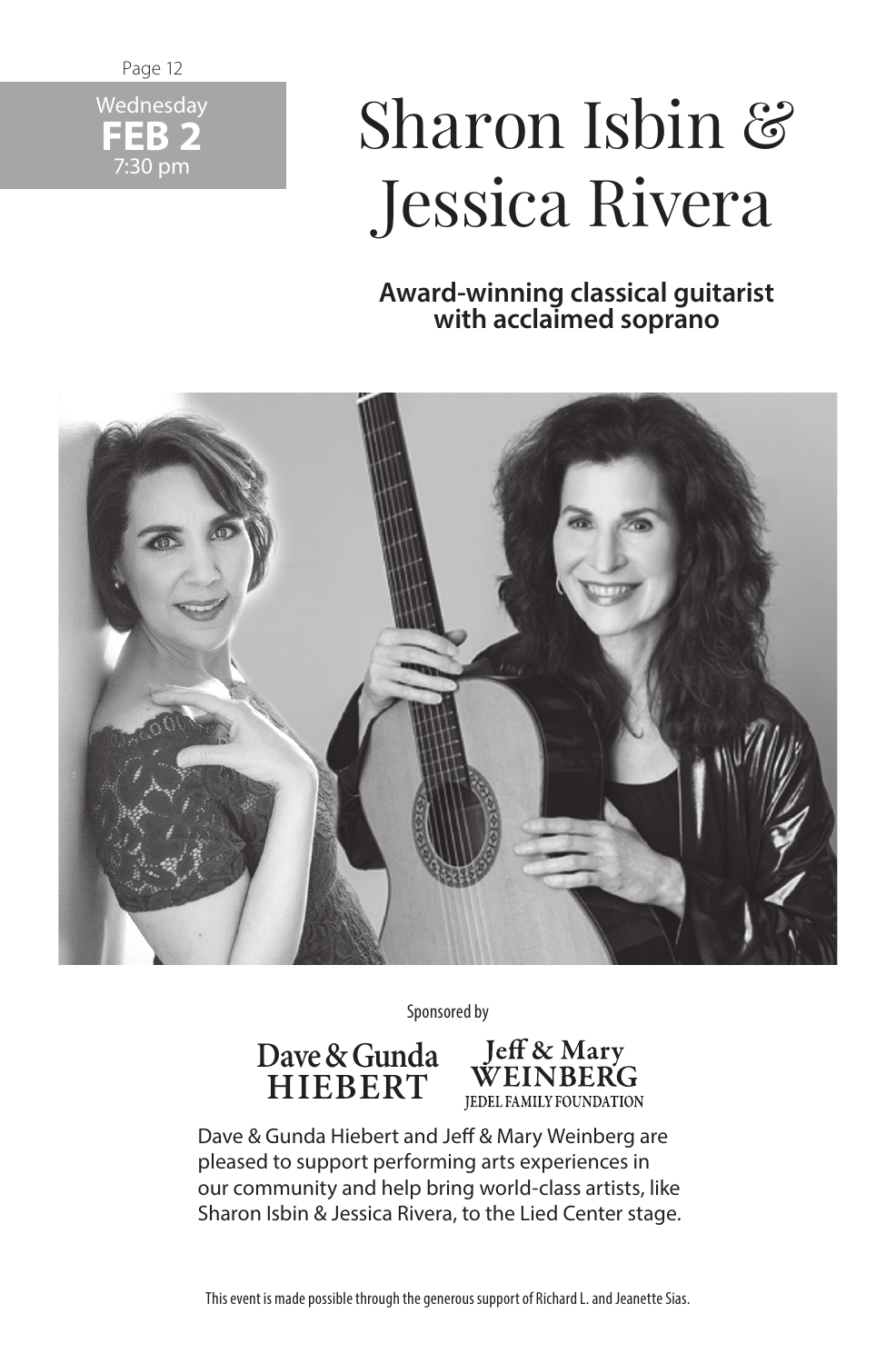# **There will be no intermission during this performance.**

# **PROGRAM**

| Listen<br>This Night of Love<br>Your Beauty<br>Voice and guitar                                                                                                                                                       |
|-----------------------------------------------------------------------------------------------------------------------------------------------------------------------------------------------------------------------|
| Danza española No. 5 (Andaluza)  Enrique Granados (1867-1916)<br>Solo guitar<br>arr. Miguel Llobet                                                                                                                    |
| Aria from Bachiananas Brasilieras No. 5  Heitor Villa-Lobos (1887–1959)<br>Voice and guitar                                                                                                                           |
| Solo guitar                                                                                                                                                                                                           |
| Solo guitar                                                                                                                                                                                                           |
| arr. W. Kanengiser<br>Voice and quitar                                                                                                                                                                                |
| Selections from Cinco canciones negras  Xavier Montsalvatge (1912-2002)<br>Canción de cuna para dormir a un negrito<br>arr. Sharon Isbin<br>Canto negro<br>Voice and guitar                                           |
| Solo guitar<br>arr. Andrés Segovia                                                                                                                                                                                    |
| Siete canciones populares españolas  Manuel de Falla (1876-1946)<br>El paño moruno<br>arr. Miguel Llobet/rev. Emilio Pujol<br>Seguidilla murciana<br>Asturiana<br>Jota<br>Nana<br>Canción<br>Polo<br>Voice and guitar |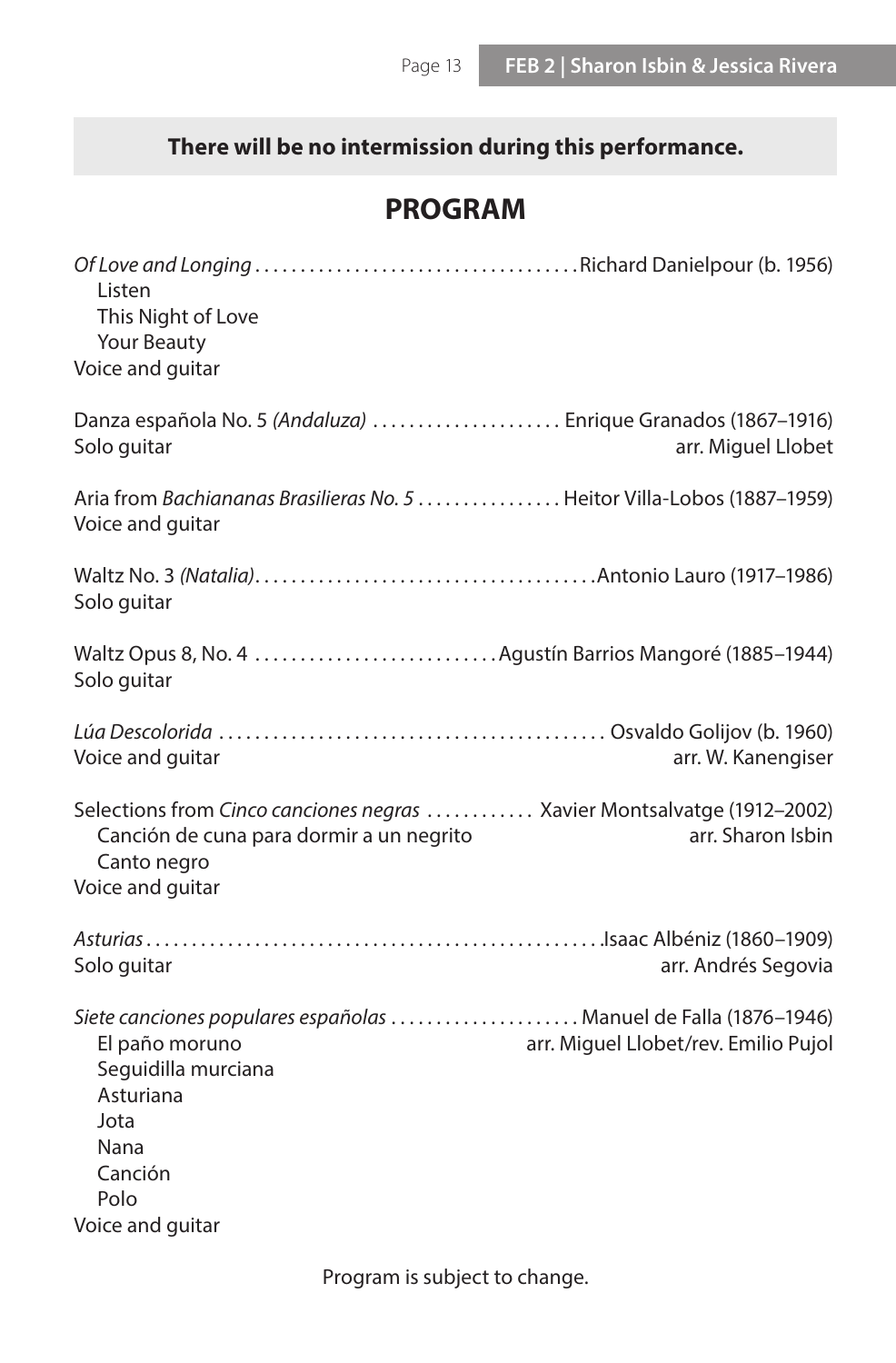#### **Sharon Isbin**

Acclaimed for her extraordinary lyricism, technique and versatility, multiple Grammy Award-winner Sharon Isbin was named the 2020 Musical America Worldwide Instrumentalist of the Year, the first guitarist ever to receive the coveted honor in its 59-year award history. Soloist with over 200 orchestras, Isbin has performed in the world's finest halls. Winner of the Toronto, Madrid and Munich ARD Competitions, Germany's Echo Klassik and *Guitar Player's* Best Classical Guitarist awards, she performed in Scorsese's *The Departed*, at Ground Zero for the first internationally televised 9/11 memorial, the White House by invitation of President Obama, and as the only classical artist in the 2010 Grammy Awards. The documentary *Sharon Isbin: Troubadour,* seen by millions on over 200 PBS stations across the U.S. and abroad, won the ASCAP Television Broadcast Award. Recent highlights include a commission for her by Carnegie Hall, a 21-city *Guitar Passions* tour with jazz greats Stanley Jordan and Romero Lubambo, sold-out concerts at the Kennedy and Kimmel centers, and her most recent Carnegie Hall appearances included collaborations with Sting and in recital with Isabel Leonard.

Isbin's catalogue of more than 30 albums from Baroque, Spanish/Latin and 20th-century to crossover and jazz-fusion, has sold nearly a million copies and reflects her remarkable versatility. Her two latest releases in May 2020 of world premiere recordings of music composed for her are *Affinity*, featuring Chris Brubeck's acclaimed concerto for guitar and orchestra, and *Strings for Peace,* with India's legendary Amjad Ali Khan in a program of ragas for guitar, sarod and tabla. Her 2019 release with the Pacifica Quartet, *Souvenirs of Spain & Italy,* debuted at #1 on Amazon and #2 on *Billboard*, and her Grammy-winning *Journey to the New World* with guests Joan Baez and Mark O'Connor spent 63 consecutive weeks on top *Billboard* charts. Isbin's *Dreams of a World* earned her a Grammy for Best Instrumental Soloist, making her the first classical guitarist to receive a Grammy in 28 years. Her recording of concerti composed for her by Christopher Rouse and Tan Dun was honored with a Grammy, and her Rodrigo *Aranjuez* with the New York Philharmonic, their only recording with guitar, received a Latin Grammy nomination.

Author of the *Classical Guitar Answer Book,* Isbin has premiered over 80 works written for her by some of the world's finest composers, and she directs the guitar departments at the Aspen Music Festival and The Juilliard School, which she created in 1989. Learn more at www.sharonisbin.com.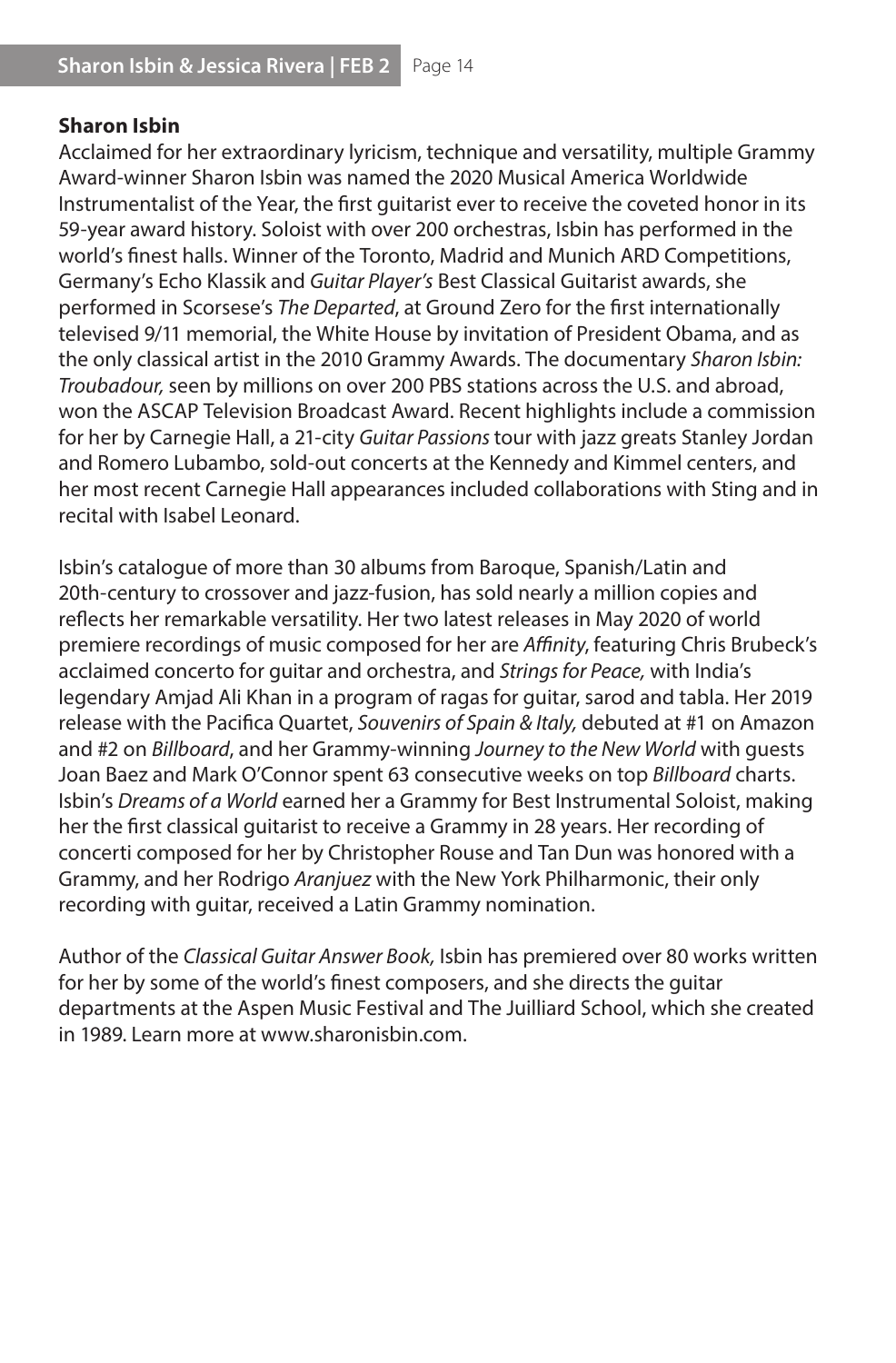#### **Jessica Rivera**

Possessing a voice praised by the *San Francisco Chronicle* for its "effortless precision and tonal luster," Grammy Award-winning soprano Jessica Rivera is one of the most creatively inspired vocal artists performing before the public today. The intelligence, dimension and spirituality with which she infuses her performances on great international stages has garnered Rivera unique artistic collaborations with many of today's most celebrated composers, including John Adams, Osvaldo Golijov and Gabriela Lena Frank, and brought her together with such esteemed conductors as Gustavo Dudamel, Sir Simon Rattle, Esa-Pekka Salonen, Robert Spano and Michael Tilson Thomas.

During the 2021–22 season, Rivera tours to Athens, GA; Lawrence, KS; and Houston & San Antonio, TX with guitarist Sharon Isbin in a program of Spanish art songs, a project the duo debuted during the 2019 Aspen Music Festival. She returns to the Grand Rapids Symphony for Mahler's Symphony No. 2, "Resurrection" under the baton of Marcelo Lehninger, Reno Philharmonic with Strauss's *Four Last Songs*, and sings Handel's *Messiah* with the Atlanta Symphony led by Norman Mackenzie.

A champion of new music, Rivera recently gave the world premiere of Nico Muhly's *The Right of Your Senses,* commissioned by the Los Angeles Philharmonic and performed at Walt Disney Concert Hall. A major voice in the rich culture of Latin American music and composers, she recently performed in Antonio Lysy's *Te Amo Argentina* with Arizona Friends of Chamber Music and premiered Gabriela Lena Frank's *Conquest Requiem* with the Houston Symphony and Chorus.

Recent orchestral highlights include Golijov's *La Pasión según San Marcos* in her debut with the Minnesota Orchestra, Gabriela Lena Frank's *La Centinela y la Paloma* with the Aspen Philharmonic Orchestra and Esa-Pekka Salonen's *Five Images After Sappho* with the Colorado Symphony, among many others. She has recorded for Deutsche Grammophon, Telarc, Nonesuch, Opus Arte, ASO Media, Urtext and CSO Resound.

Rivera has worked closely with John Adams throughout her career, and she received international praise for the world premiere of *A Flowering Tree*, singing the role of Kumudha. She made her European operatic debut as Kitty Oppenheimer in Peter Sellars's production of Adams's *Doctor Atomic* with the Netherlands Opera, a role that also served for her debuts at the Lyric Opera of Chicago, Finnish National Opera and Teatro de la Maestranza. She joined the roster of the Metropolitan Opera for its new production of *Doctor Atomic* under the direction of Alan Gilbert. Rivera serves on the vocal faculty at Miami University in Oxford, OH. www.jessicarivera.com.

Rivera is represented exclusively by: Kirshbaum Associates Inc. 307 Seventh Avenue Suite 506 New York, NY 1000 www.kirshbaumassociates.com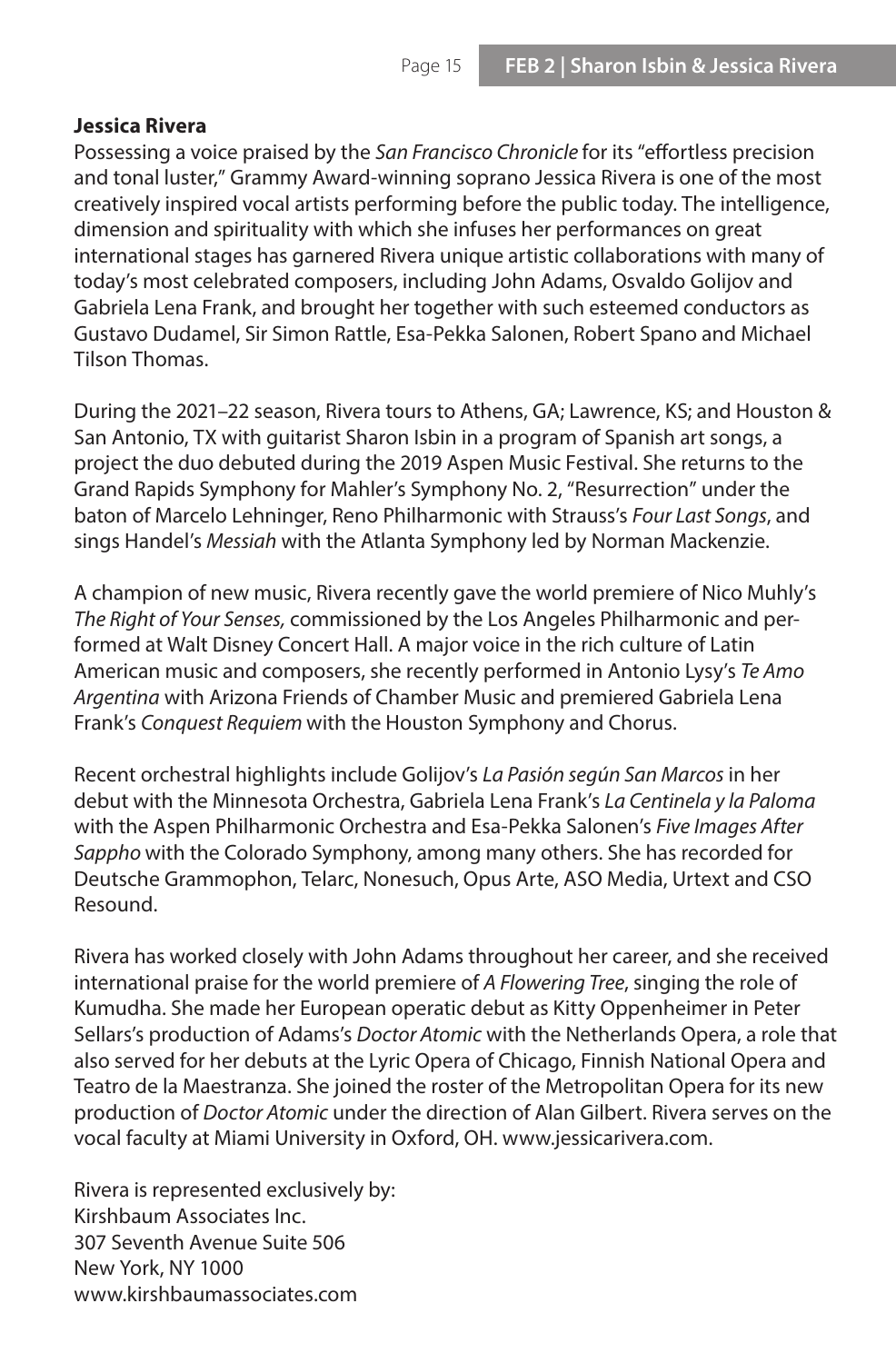# **Program Notes for Guitar Solos**

Notes by Sharon Isbin

#### **Enrique Granados (1867–1916)—Danza española No. 5 (***Andaluza***)**

Recording: *Alma Española* (Bridge Records)

Enrique Granados, born July 27, 1867, in Lérida, Spain, received both piano and composition lessons at a young age. In 1887, he went to Paris to study piano with Charles de Bériot and, upon his return to Barcelona two years later, gave his first recital. In 1916, after hearing his *Goyescas* at the Metropolitan Opera House in New York, President Wilson requested that Granados give a recital at the White House, causing Granados to miss his ship to Spain. He instead took a ship to England and in Liverpool boarded the SS Sussex. The SS Sussex was torpedoed by a German submarine and, in an attempt to save his drowning wife, Granados dove in from the safety of a lifeboat and they both drowned.

Granados's Danzas españolas is a collection of 12 dances, which fuse elements of Spanish nationalism and romantic piano technique. The guitar is evoked in Dance No. 5, the most famous of the set, through the piquant nature of its melody and the picking and strumming effects in the bass.

#### **Antonio Lauro (1917–1986)—Waltz No. 3 (***Natalia***)**

Recording: *Affinity* (ZOHO Music)

Born in Bolivar, Venezuela, Lauro began composing at age eight and soon after became the official guitarist of Caracas Broadcasting. He studied with Vicente Sojo and Raúl Borges, and he toured South America performing in vocal-instrumental trios. Considered a "South American Gershwin," he wrote and arranged hundreds of works for guitar, piano, chorus and orchestra. Waltz No. 3 is dedicated to Lauro's daughter Natalia.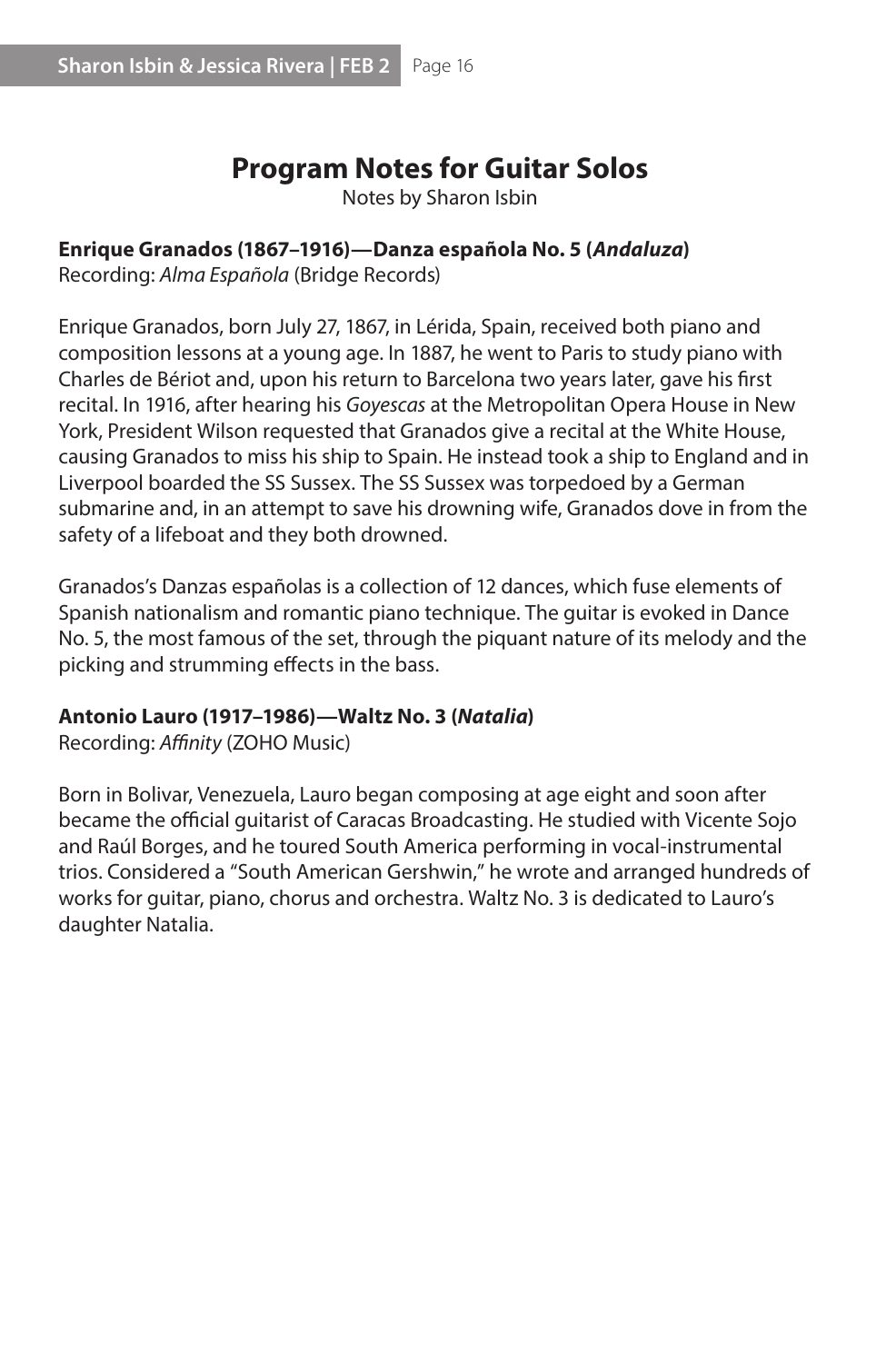#### **Agustín Barrios Mangoré (1885–1944)—Waltz Opus 8, No. 4**

Recording: *5 Classic Albums* (Warner Classics)

Although Agustín Barrios is known today almost solely to devotees of the guitar, he was one of the most colorful musicians of his age or any other. Born in Paraguay in 1885, this virtuoso performer was, for many years, the outstanding Latin American guitarist and one of the instrument's modern pioneers. His spirit was ebullient and bohemian. "I am a brother to those medieval troubadours," he once wrote, "who in their glories and despairs suffered such romantic madness." Barrios identified with the Indian culture of Paraguay, from which he was partly descended. He adopted the name *Mangoré*, after a legendary Guarani chief, and sometimes performed in full Indian costume.

His compositions, more than a hundred in number and all for the guitar, evoke three influences: the music of Bach, whom he revered; certain nineteenth-century Romantic composers, particularly Chopin; and Latin American folk music. *The Waltz* expresses a "Chopinesque" style in the arcing melodic line and running figuration of its principal theme.

#### **Isaac Albéniz (1860–1909)—***Asturias*

Recording: *Sharon Isbin & Friends: Guitar Passions* (SONY)

Isaac Albéniz was born in Camprodón, Spain. He gave his first piano concert when he was four years old, and at six, he studied in Paris with Marmontel. His concerts were eagerly awaited, and some newspapers called him the "Spanish Rubenstein." By petition of Debussy, Fauré and other distinguished composers, the French government presented Albéniz the medal of the Legion of Honor. Like a traveling troubadour, Albéniz sings of his beautiful native land, its scenery and changing moods. Originally for piano, his beautiful *Asturias* from the *Suite espagnole* is the composer's gypsy-inspired tribute.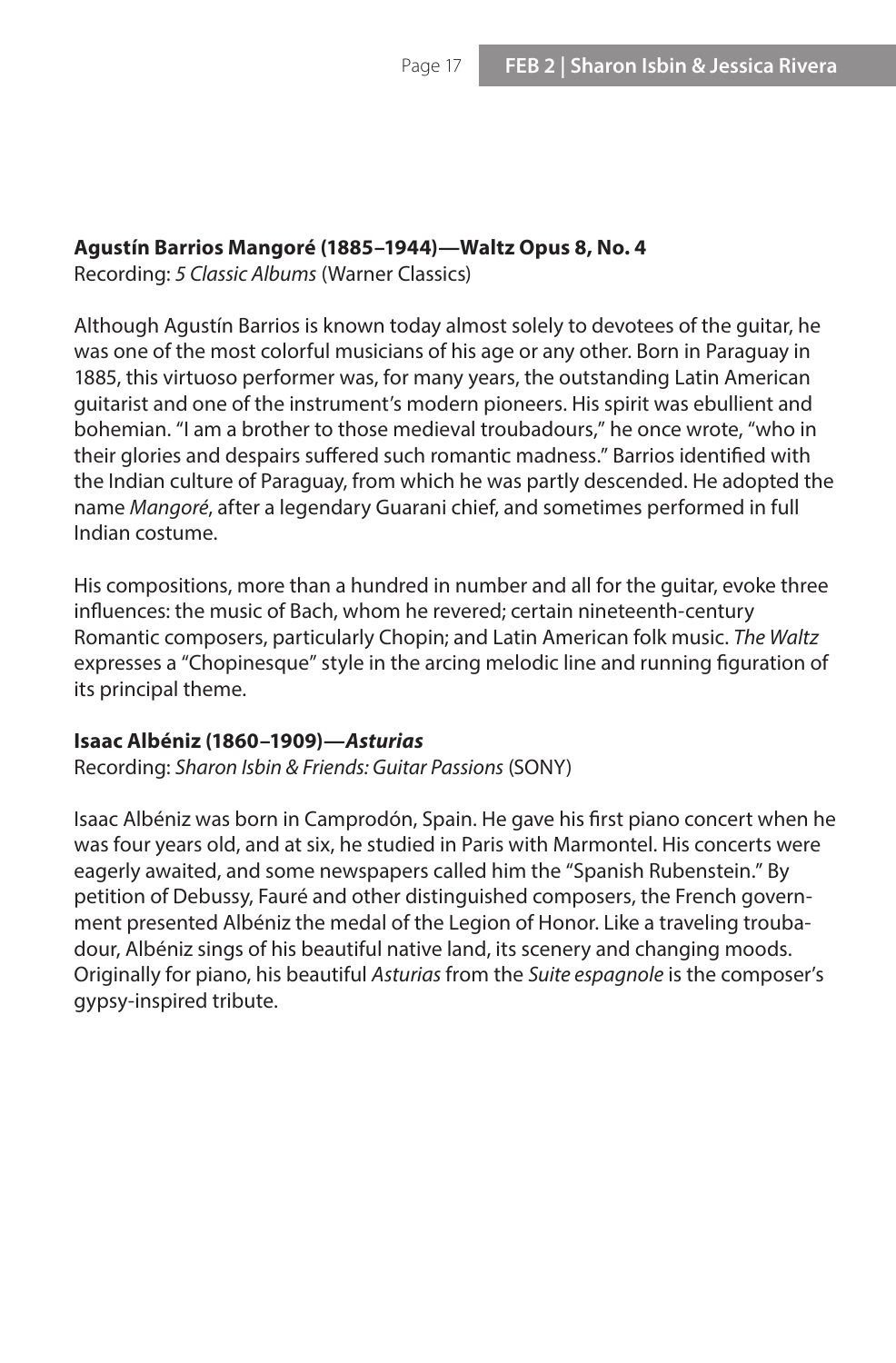# **Text and Translations**

## *Of Love and Longing*

Richard Danielpour

Text: Rumi poetry

Listen oh listen to my plaintive cry Listen to my longing of else I die. From the sweet home of my bed I was torn So my pain and crucial longing was born.

With so many secrets I sing aloud But none sees nor hears in this crowd. Oh for a friend to know my burning state That our souls may mingle and contemplate.

The flame of Love discourses in me The wine of Love so enforces me. Do you wish to know the fire, the flow Listen my listener then you shall know. *— Mathnavi 1, I*

This night of Love So filled with longing It contracts my heart Makes a glass thirsty For the ruby of your Wine, then more, then More from your chastity Pouring itself into the Form of this night Of single pointed joy. You tease me with The golden feathers Of your trembling hands So intensely light, I rise up and drink Your wine, confuse Myself and emerge In you, fusing mine With your own and now You host yourself. *— Ruba'iyat 1878*

Your beauty is glory in nakedness, the melt Of smooth skin unsullied with petulant jewels And the spoiling touch of silk. Your delicate face Is as pure as the milk of the full moon. I entangle my limbs with the satin of yours; Souls without sin, our unspeckled bodies Are young with the spring of innocence As we join together to journey From place through time to eternity. *— Mathnavi VI, 4618*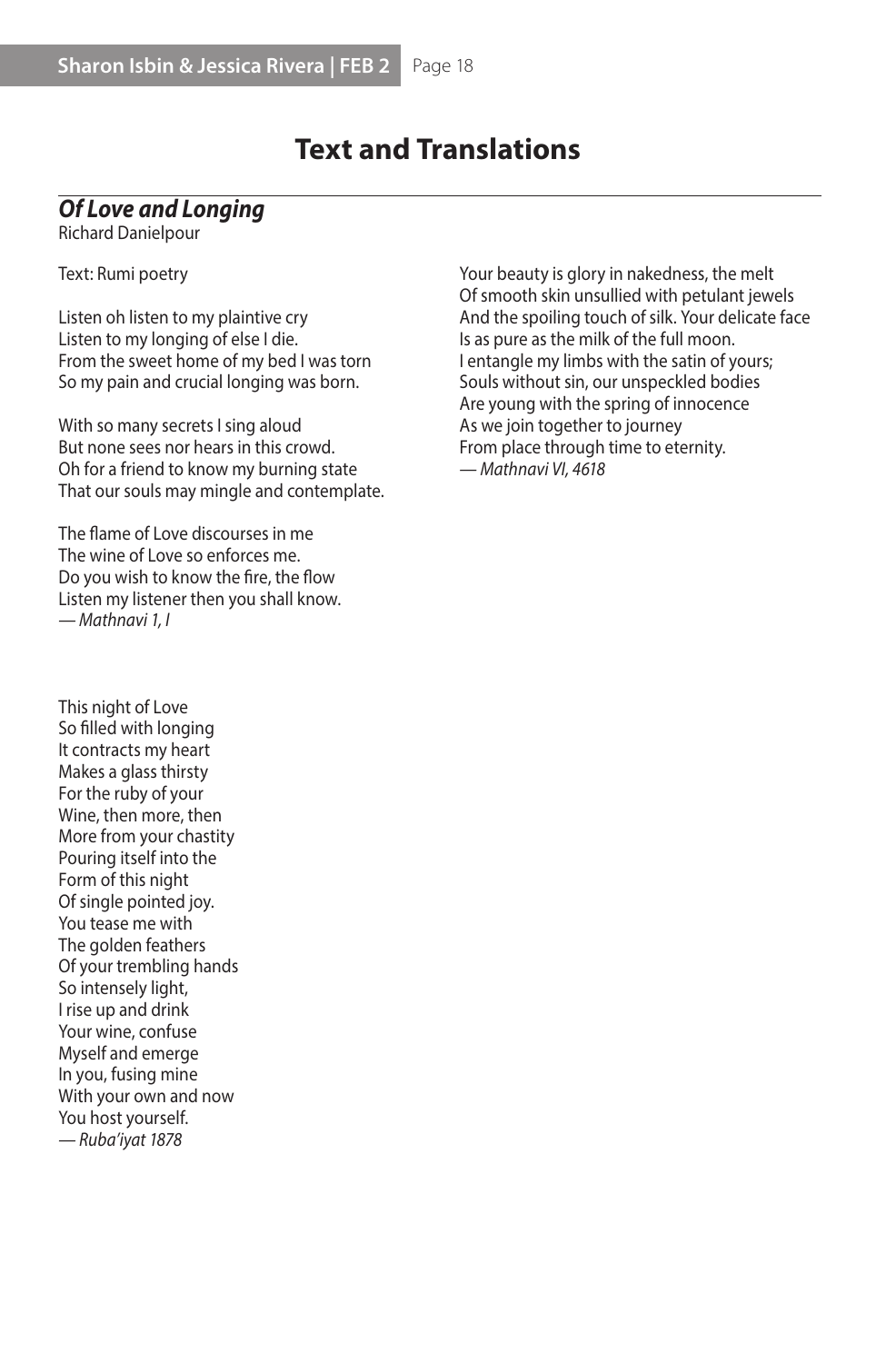# **Aria from** *Bachianas Brasileiras No. 5*

Heitor Villa-Lobos

Tarde uma nuvem rósea lenta e transparente. Sobre o espaço, sonhadora e bela! Surge no infinito a lua docemente, Enfeitando a tarde, qual meiga donzela Que se apresta e a linda sonhadoramente, Em anseios d'alma para ficar bela Grita ao céu e a terra toda a Natureza! Cala a passarada aos seus tristes queixumes E reflete o mar toda a Sua riqueza... Suave a luz da lua desperta agora A cruel saudade que ri e chora! Tarde uma nuvem rósea lenta e transparente Sobre o espaço, sonhadora e bela!

Translation by Laura Claycomb

Afternoon, a rosy, slow and transparent cloud in the air, dreamy and beautiful! The Moon sweetly emerges into infinity, Decorating the afternoon like a gentle maiden Who dreamily prepares herself to be gorgeous With an anxious soul to keep herself beautiful. All of nature shouts to the Sky and to the Earth! Flocks of birds hush to its complaints And the sea reflects its great splendor... Softly in the light of the moon now awakes Cruel longing that laughs and cries. Afternoon, a rosy, slow and transparent cloud in the air, dreamy and beautiful...

#### *Lúa Descolorida*

Osvaldo Golijov

Text by Rosalia de Castro

- Lúa descolorida Como cor de ouro pálido Vesme i eu non quixera Me vises de tan alto Ó espaso que recorres Lévame, caladiña, nun teu raio
- Astro das almas orfas Lúa descolorida Eu ben sei que n'alumas Tristeza cal a miña Vai contalo ó teu dono E dille que me leve adonde habita
- Mais non lle contes nada Descolorida lúa Pois nin neste nin noutros Mundos teréis fertuna
- Se sabe onde a morte Ten a morada escura Dille que corpo e alma xuntamente Me leve adonde non recorden nunca Nin no mundo en que estóu nin nas alturas

Translation by Osvaldo Golijov

Moon, colorless Like the color of pale gold: You see me here, and I wouldn't like you To see me from the heights above. To the space of your journey, Take me, silently, in your ray.

Star of the orphan souls, Moon, colorless: I know that you don't illuminate Sadness as sad as mine. Go and tell it to your master And tell him to take me to his place.

But don't tell him anything, Moon, colorless, Because neither in this world, nor in others Will I have good fortune.

If you know where Death Has her dark mansion, Tell her to take my body and soul together To a place where I won't be remembered, Neither in this world, Nor in the heights above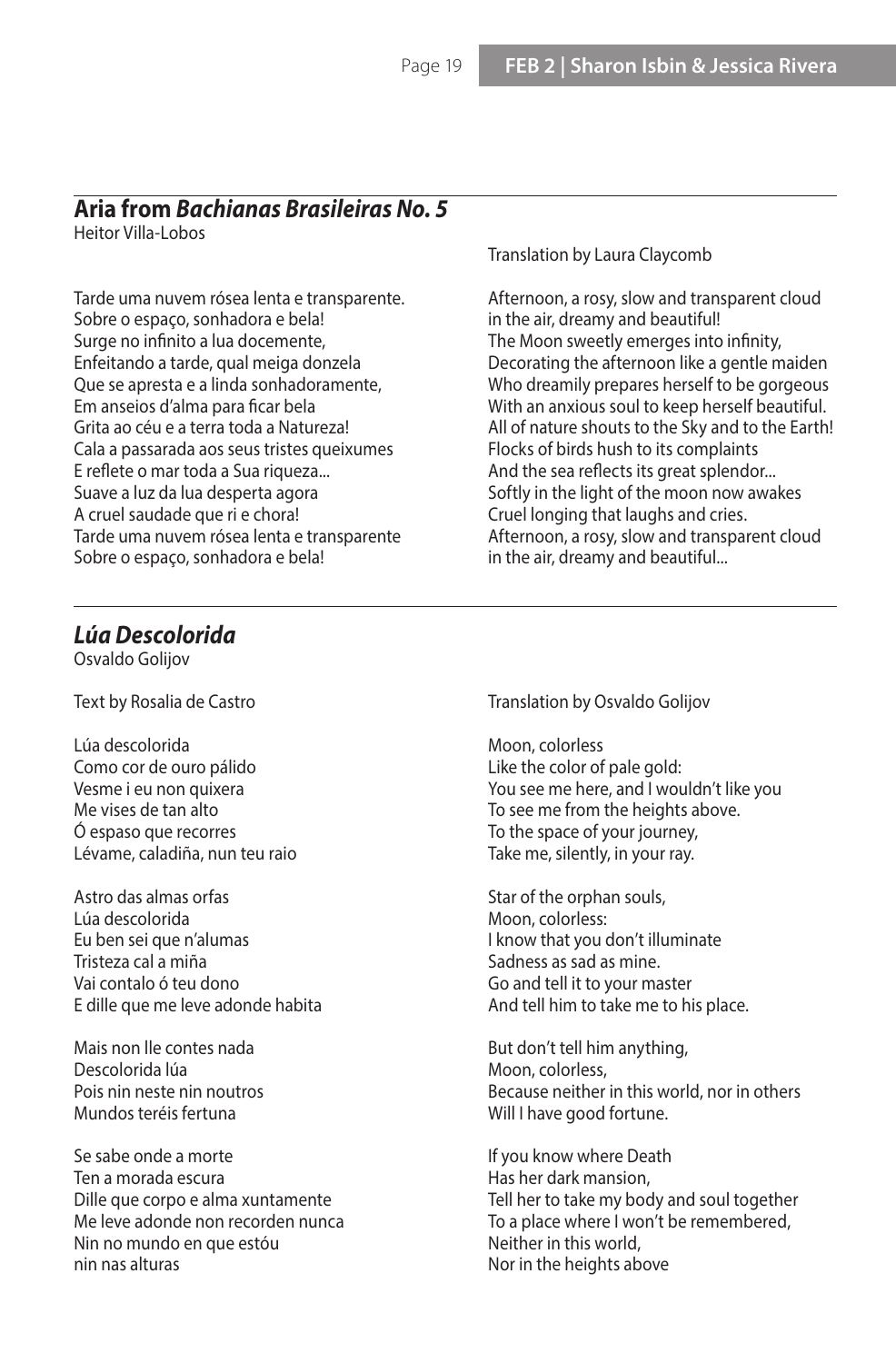# **Selections from** *Cinco canciones negras*

Xavier Montsalvatge

## **Canción de cuna para dormir un negrito**

Text by Ildefonso Pereda Valdés

**Lullaby for a little black boy**

English translation by Richard Stokes

Ninghe, ninghe, ninghe, tan chiquitito, el negrito que no quiere dormir. Cabeza de coco, grano de café, con lindas motitas, con ojos grandotes como dos ventanas que miran al mar. Cierra los ojitos, negrito asustado; el mandinga blanco te puede comer. ¡Ya no eres esclavo! Y si duermes mucho, el señor de casa promete comprar traje con botones para ser un 'groom'. Ninghe, ninghe, ninghe, duérmete, negrito, cabeza de coco, grano de café.

Lullay, lullay, lullay, tiny little child, little black boy, who won't go to sleep. Head like a coconut, head like a coffee bean, with pretty freckles and wide eyes like two windows looking out to sea. Close your tiny eyes, frightened little boy, or the white devil will eat you up. You're no longer a slave! And if you sleep soundly, the master of the house promises to buy a suit with buttons to make you a 'groom'. Lullay, lullay, lullay, sleep, little black boy, head like a coconut, head like a coffee bean.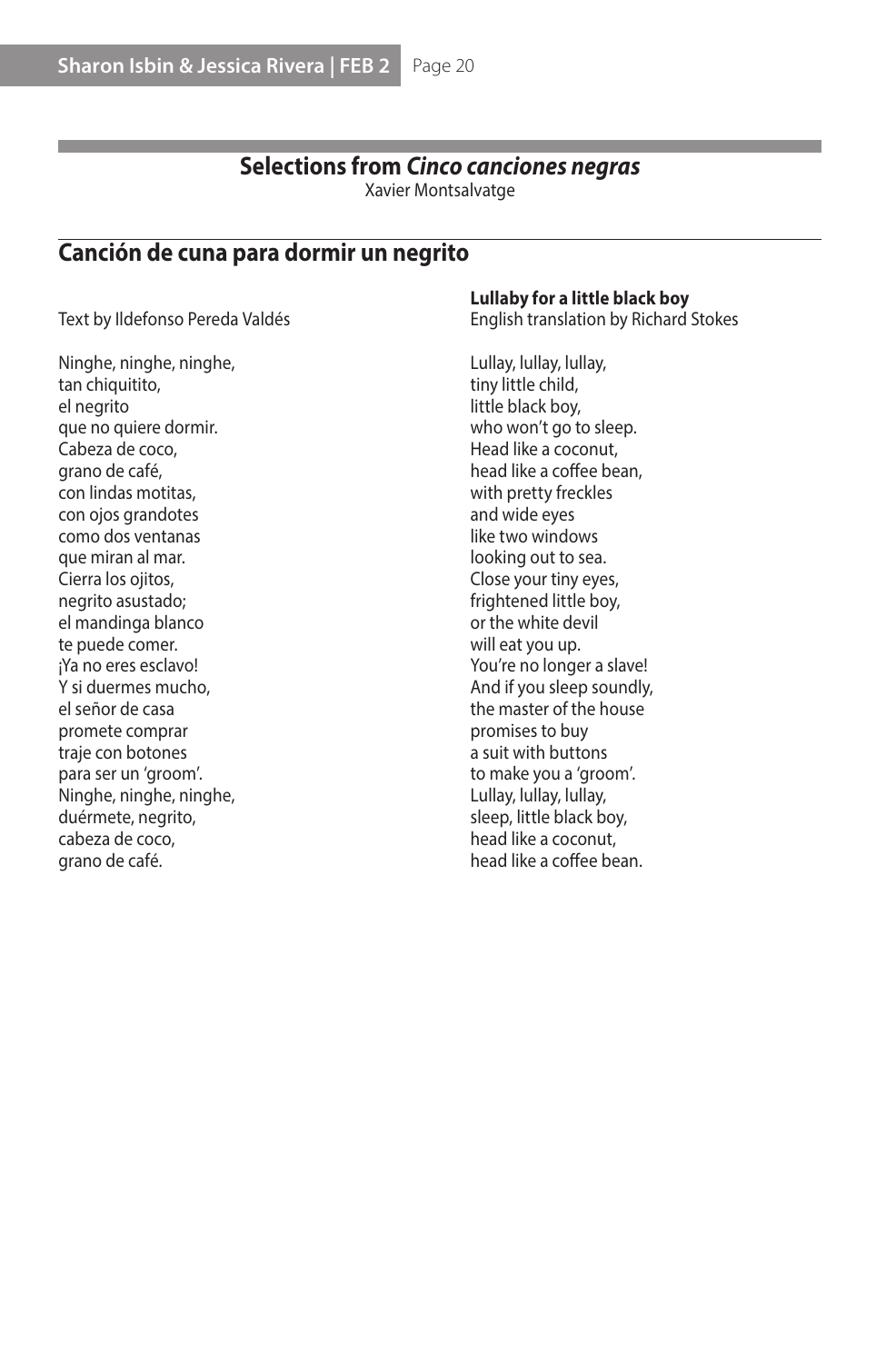## **Canto negro**

Text by Nicolás Guillén ¡Yambambó, yambambé! Repica el congo solongo, repica el negro bien negro. congo solongo del Songo baila yambó sobre un pie. Mamatomba, serembé cuserembá, El negro canta y se ajuma. el negro se ajuma y canta. el negro canta y se va. Acuemem e serembó aé, yambó aé. Tamba, tamba, tamba, tamba, tamba del negro que tumba, tamba del negro, caramba, caramba, que el negro tumba, ¡Yambá, yambó, yambambé! English translation by Jacqueline Cockburn Yambambó, yambambé! The congo solongo is ringing, the black man, the real black man is ringing; congo solongo from the Songo is dancing the yambó on one foot. Mamatomba, Serembe cuserembá. The black man sings and gets drunk, the black man gets drunk and sings, the black man sings and goes away. Acuemem e serembó aé, yambó aé. Bam, bam, bam, bam, bam of the black man who tumbles; drum of the black man, wow, wow, how the black man's tumbling! ¡Yambá, yambó, yambambé!

#### **Siete canciones populares españolas** (Seven Spanish Folksongs) Manuel de Falla

## **El paño moruno**

Text by Gregorio Martínez Sierra

Al paño fino, en la tienda, una mancha le cayó. Por menos precio se vende, porque perdió su valor. ¡Ay!

#### **The Moorish cloth**

English translation by Jacqueline Cockburn

On the delicate fabric in the shop there fell a stain. It sells for less for it has lost its value Ay!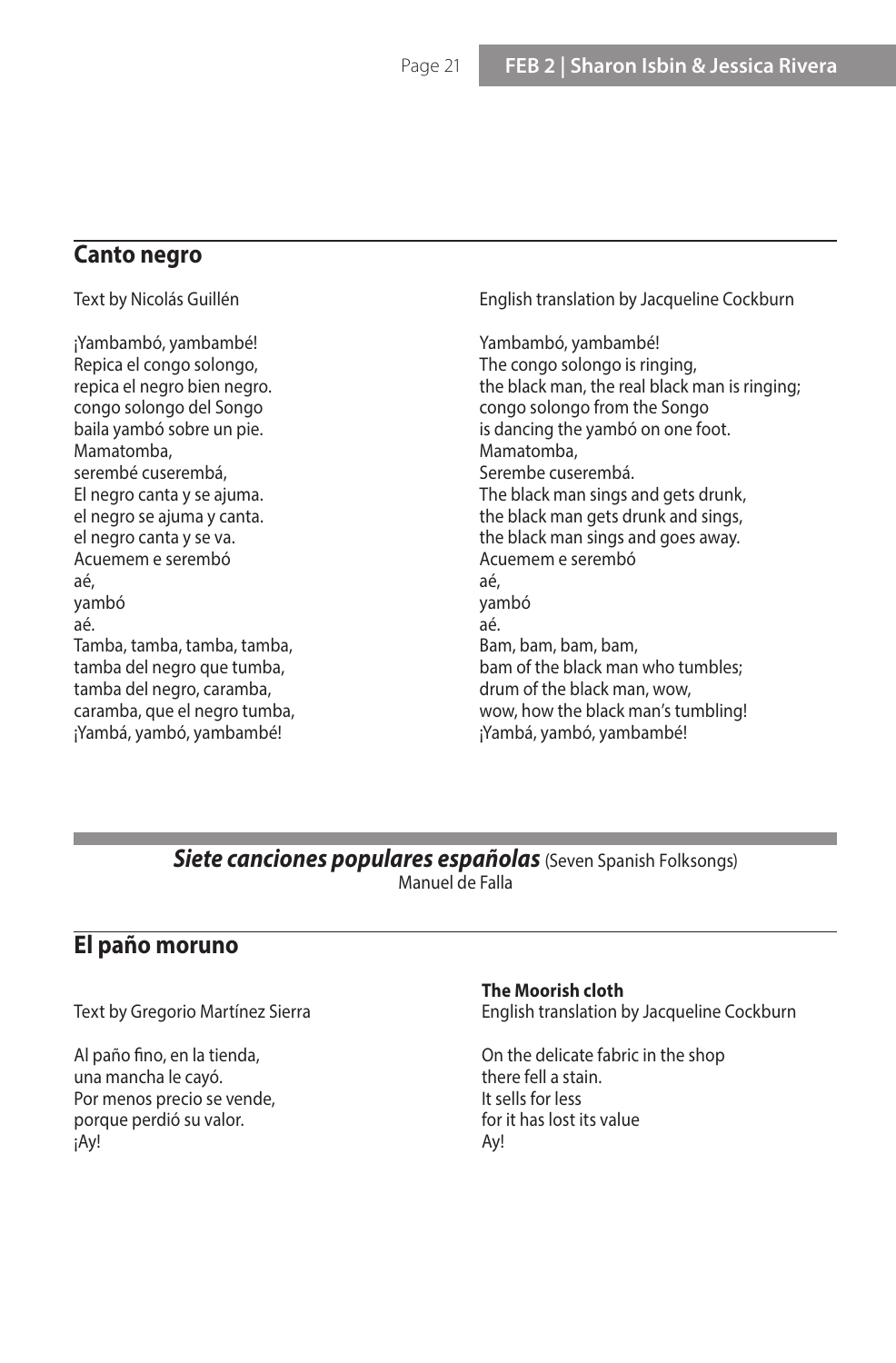## **Seguidilla murciana**

Text by anonymous

Cualquiera que el tejado tenga de vidrio, no debe tirar piedras al del vecino. Arrieros semos; ¡puede que en el camino, nos encontremos! Por tu mucha inconstancia, yo te comparo con peseta que corre de mano en mano; Que al fin se borra, y créyendola falsa nadie la toma!

#### **Seguidilla from Murcia**

English translation by Jacqueline Cockburn

People who live in glass houses shouldn't throw stones at their neighbour's. We are drovers; it may be we'll meet on the road! For your many infidelities I shall compare you to a peseta passing from hand to hand, till finally it's worn down – and believing it false no one will take it!

## **Asturiana**

Text by anonymous

Por ver si me consolaba, arrimeme a un pino verde, Por verme llorar, lloraba. Y el pino como era verde, por verme llorar, lloraba!

#### **Asturian song**

English translation by Jacqueline Cockburn

To see if it might console me I drew near a green pine. To see me weep, it wept. And the pine, since it was green, wept to see me weeping

#### **Jota**

Text by anonymous

Dicen que no nos queremos, porque no nos ven hablar. A tu corazón y al mío se lo pueden preguntar. Ya me despido de tí, de tu casa y tu ventana. Y aunque no quiera tu madre. Adiós, niña, hasta mañana.

English translation by Jacqueline Cockburn

They say we're not in love since they never see us talk; let them ask your heart and mine! I must leave you now, your house and your window, and though your mother disapprove, goodbye, sweet love, till tomorrow.